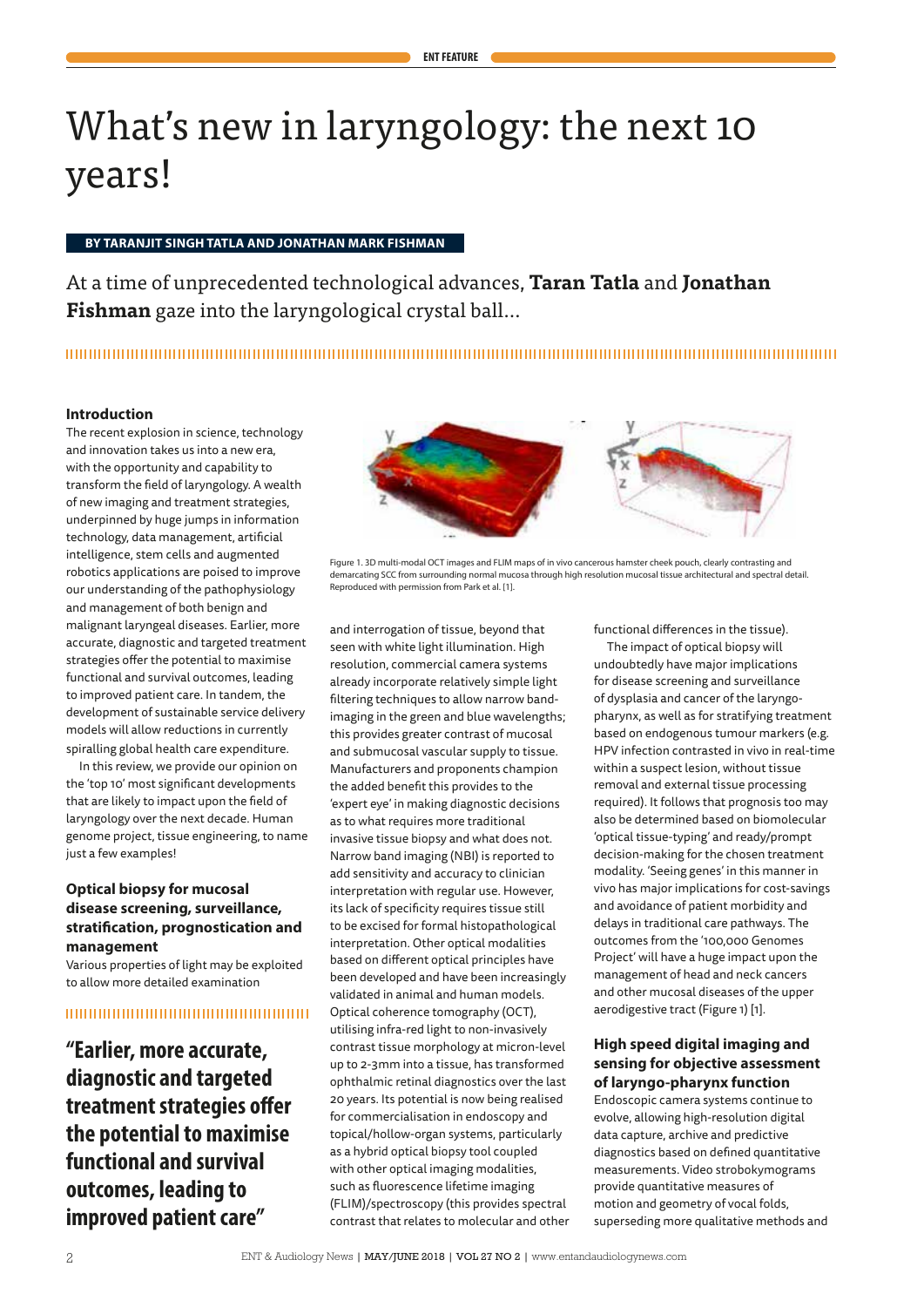

Figure 2. In vivo cross-sectional long-range Doppler OCT imaging of vibrating vocal folds with a high-speed 1310nm swept-source OCT system (interval between each image is 5ms). Reproduced under the Creative Commons CC BY license from Coughlan et al. [2].

videostroboscopy.

More advanced and hybrid camera systems capable of more detailed examination still are on the horizon, allowing objective quantitative measurements of voice quality, vocal cord, airway and pharyngeal swallow function, as well as adjunctive diagnostic information on tissue structure and nature. The inter-observer variability and subjectivity seen through human observation and interpretation, shall be replaced by hard objective measures defined and calculated autonomous to the operator, allowing diagnostic algorithms and software to be developed for automation in diagnostics. These developments bypass the limitations of the human eye and time-acquired experience, facilitating artificial intelligence to assist the diagnostician. The roles of operator and diagnostician may therefore be separated, allowing 'non-experts' to be trained in endoscopy tasks, meaning workforce development opportunities for lesser experienced allied health professionals and clinical scientists (Figure 2) [2].

# **Transoral robotic/endoscopic surgery of laryngo-pharynx**

Transoral robotic surgery (TORS), despite its high initial and maintenance costs, has been widely adopted over the past decade permitting oncologic margins similar to open surgery and minimising morbidity and deformity.

TORS has relied on rigid instruments and technology primarily designed for abdominopelvic and thoracic surgery. The scale and design of the first-generation platform is not ideally suited to the oral cavity, pharynx and larynx. Intuitive Surgical, Inc. have recently introduced the Da Vinci Sp, a new flexible and fully

robotic surgical system deployed through a single arm and cannula, with a flexible camera and three instrument arms. This smaller system routinely allows four arms to be used simultaneously during transoral surgery of the oropharynx. Medrobotics have manufactured a comparable product (Flex® robotic system). Both of these systems allow three-handed surgery within the oropharynx, improving traction – countertraction and thus revealing a more accurate understanding of the complex three-dimensional relationships of the lateral oropharyngeal wall.

Further research and developments are underway combining real-time optical tissue imaging to enhance the functionality of the Da Vinci surgical system for precision surgery. Work is underway on the development of an integral optical diagnostic port to allow multi-spectral time-resolved fluorescence spectroscopy, for real-time (~secs) feedback on functional tissue features during robotic surgical procedures without the administration of exogenous fluorescence contrast. The robotic endo-laryngeal flexible scope (robo-ELF) furthermore offers an intuitive clinically usable robotic system for manipulating flexible endoscopes, particularly in minimally-invasive laryngeal surgery, thereby allowing the surgeon to control a flexible endoscope with only one hand and also to release the controls and perform bimanual surgery if desired.

A number of other collaborative academicindustrial partnerships have closely guarded plans for third generation more versatile, affordable and smart surgical robotics systems (including augmented vision and haptic feedback for the surgeon) which shall appear on the market requiring clinical validation over the next decade (Figure 3) [3].

## **Tissue engineering, regenerative medicine and stem cells**

The ability to regenerate tissues through the use of stem cells, biomaterials, growth factors or combinations of these (so-called tissue-engineering) is beginning to permeate into the field of laryngology. Diseases such as vocal fold scarring and sulci vocalis, where existing treatments are suboptimal, will ultimately benefit most from such developments. Stem cells retain the unique ability to differentiate into any tissue of the human body and can be geneticallyengineered to express certain molecules, such as neurotrophic factors, which can be instrumental in assisting nerve in-growth in the case of vocal fold paralysis, for example [4].

#### **Transplantation and 3D-bioprinting**

As immunosuppressive regimens continue to improve, resulting in less toxic sideeffects, laryngo-tracheal allotransplantation becomes a viable option in situations where tissue replacement is required. This will become more commonplace in future healthcare settings. 3D bioprinting offers the possibility to manufacture off-the-shelf organs and tissues (such as vocal folds and airways) to replace diseased ones. In addition, advances in 'soft' robotics offers the potential to prototype artificial robotic total laryngeal replacements for the purpose of rehabilitating laryngectomy patients [5].

#### **Electrostimulation and optogenetics (light-based gene therapy)**

Laryngeal pacing is a means of providing electrostimulation to the larynx. Such techniques may become widespread in



Figure 3. Image-guided robotic interventions. Design for da Vinci surgical robot in conjunction with ms-TRFS (multispectral time-resolved fluorescence spectroscopy). Inset: an optical port is integrated in one of the instrument arms to allow real-time, label-free measures of biochemical and functional tissue contrast intraoperatively during TORS. Reproduced with permission of Dr Laura Marcu, University of California Davis, CA, USA [3].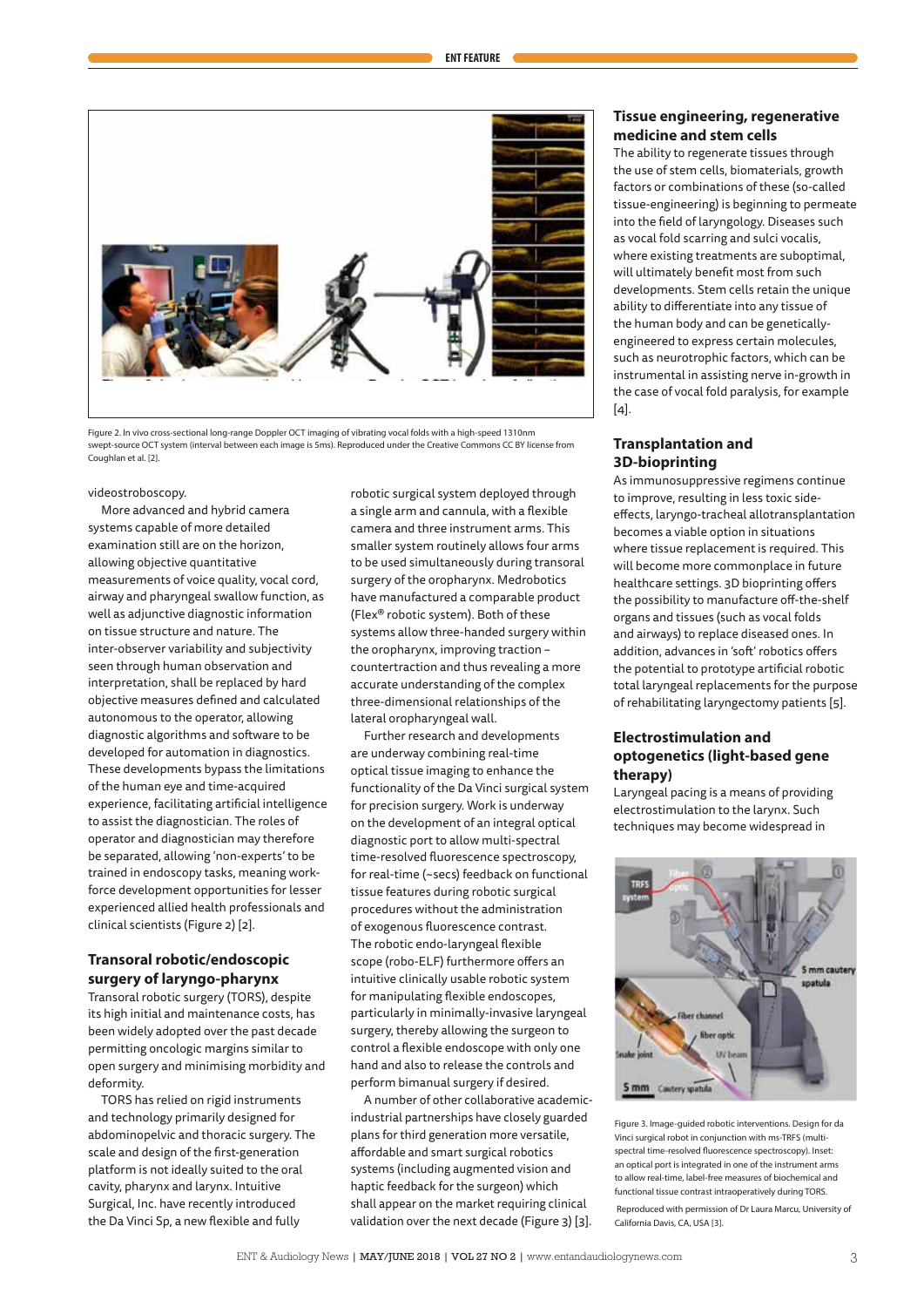

Figure 4. SleepAp screenshots. [L-R]: main menu; STOP-BANG questionnaire; recording; analysis. Reproduced under the Creative Commons Attribution Licence 2.5 (CCAL) from Behar et al. [8].

the setting of unilateral and bilateral vocal fold paralysis. Extrapolation of the concept of laryngeal pacing to the pharynx and oesophagus may assist patients with oropharyngeal and oesophageal dysphagia, for example following chemoradiotherapy to the head and neck, or those with 'neurological' dysphagia.

In addition, researchers in Bonn are testing gene transfer techniques and optical stimulators for genetically-engineered muscles and targeted light stimulation in treatment of laryngeal and pharyngeal paralysis. Ion channel molecules from green algae called channel rhodopsins open when illuminated. When appropriately packaged and injected into a muscle, they are integrated into individual muscle cells. With light exposure, the channels open and positively charged ions flow into the muscle cell, which then contracts. Laryngeal and pharyngeal skeletal muscles can contract specifically, precisely and separately

depending on where the light beam is pointed, surpassing limitations of electrode simulation and laryngeal pacing, allowing new approaches to treatment [6].

# **Point-of-care tools for community disease screening**

The arrival of smartphone communications technology during this millennium has opened up a host of opportunities for community disease screening and monitoring, facilitating more targeted and integrated treatment strategies involving specialist and community service providers. A number of research groups have developed smartphone and software apps to evaluate common airway and sleep disorders, such as obstructive sleep apnoea (OSA) and snoring. Integral smartphone components such as cameras, microphones, accelerometers etc., as well as the software, computing power and telecoms capabilities (wi-fi link to world wide web, blue-tooth



Figure 5. Schematic diagram of hybrid bilayer-membrane-coated gold nanoparticle. Reproduced with permission of Thomas Miesen, Marilyn Mackiewicz lab, Portland State University, OR, USA.

link to wireless pulse-oximeter finger sensors) have allowed the development and validation of point-of-care tools as an alternative to the gold-standard of inlaboratory polysomnography. These tools shall play an important role in preventative healthcare and cost-effective disease screening/monitoring, as well as altering attitudes and paradigm shifts towards telemedicine (Figure 4) [7, 8].

# **Better insight and understanding of pathophysiology in disease**

The traditional model of biopsy (tissue removal) for making bench-top transmitting light microscopic observations (characterising disease and its cellular/ molecular elements) is considered by many to be abstract, allowing inferences only on what occurred during life in vivo. It would be more appropriate to observe disease and its pathogenesis in vivo (without biopsy), to visualise relevant cell-cell and cell-matrix/ molecular interactions in real-time and real circumstances. Multi-modal optical tools (including OCT, FLIM and Raman spectroscopy) are emerging to allow in vivo characterisation of disease and dynamic real-time optical observation of treatment impacts (e.g. novel 'magic-bullet' drugs, or other strategies such as light/photodynamic therapy). The important role of biofilms in the chronicity of ENT disease is slowly being established, and the extent of their involvement in colonisation of airway tubes, causing chronic inflammation and refractory tracheobronchial infections, is gradually being explored and realised. Finally, advances in genomics (study of genes) and proteomics (study of proteins) will allow further insight into the causes and thereby treatment and prevention of particular conditions [9].